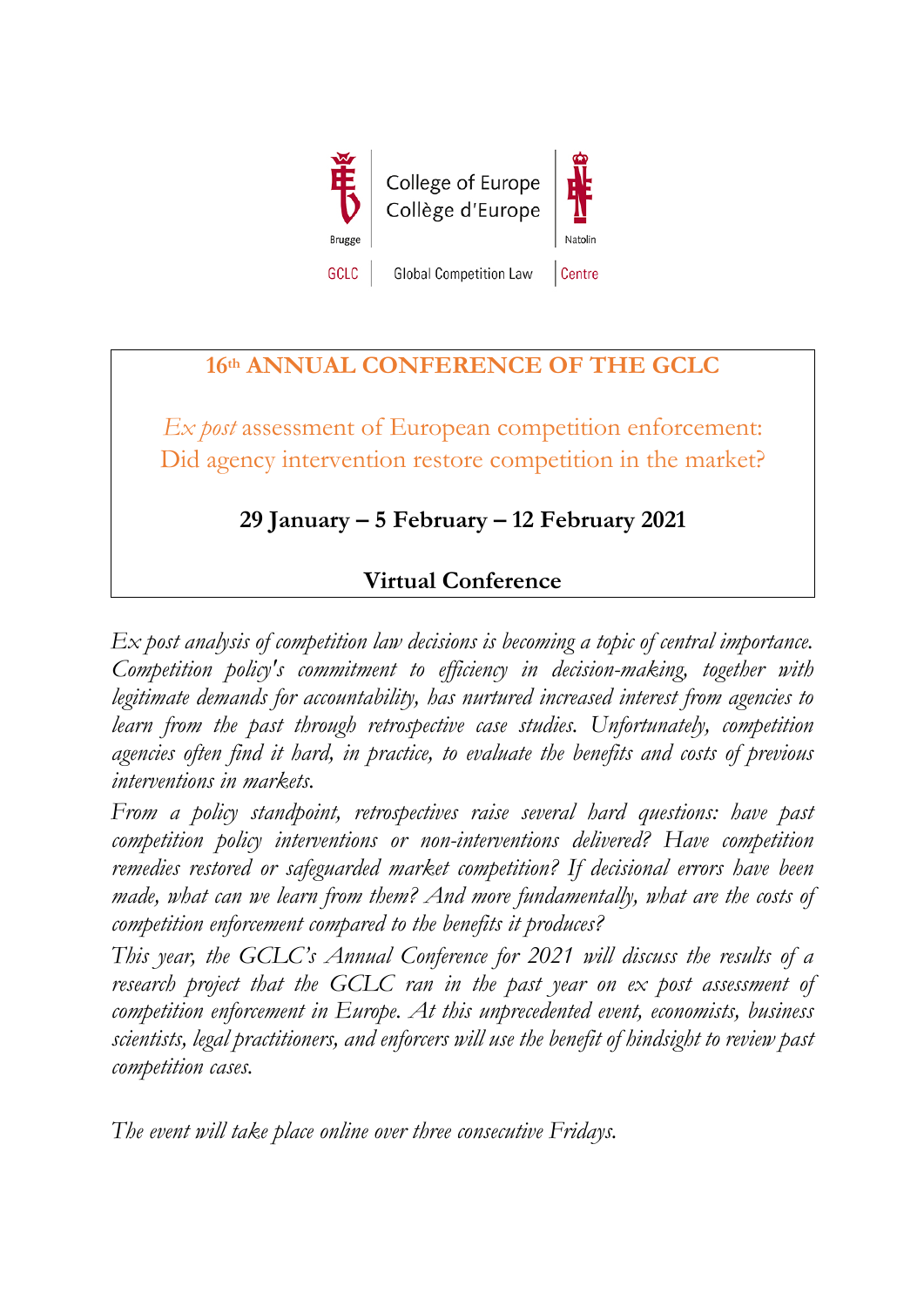# **DAY 1 – 29 January 2021 14:00-18:30**

**14:00-14:10 Welcome Address**

**Bernd Meyring** (GCLC, Linklaters)

**14:10-14:20 Presentation of the Conference** 

**Assimakis Komninos** (GCLC, White & Case) **Nicolas Petit** (GCLC, EUI)

**14:20-14:45 General Report on methodology**

**Paolo Buccirossi** (LEAR)

**14:45-16.35 First Research Group – Report & Discussion The Microsoft Cases**

> *Moderator* **Sir Nicholas Forwood** (Brick Court, White & Case)

*Rapporteurs* **Dan Gore** (RBB) **Ashwin van Rooijen** (Clifford Chance)

*Speakers*  **Nicholas Banasevic** (European Commission) **Jean-François Bellis** (Van Bael & Bellis/University of Brussels (ULB)) **Aleksandra Boutin** (Positive Competition) **Michal Gal** (University of Haifa) **Sir Philip Lowe** (Oxera)

**16:40-18.30 Second Research Group – Report & Discussion The Payment Card Cases**

> *Moderator* **Alexander Italianer** (Arnold & Porter)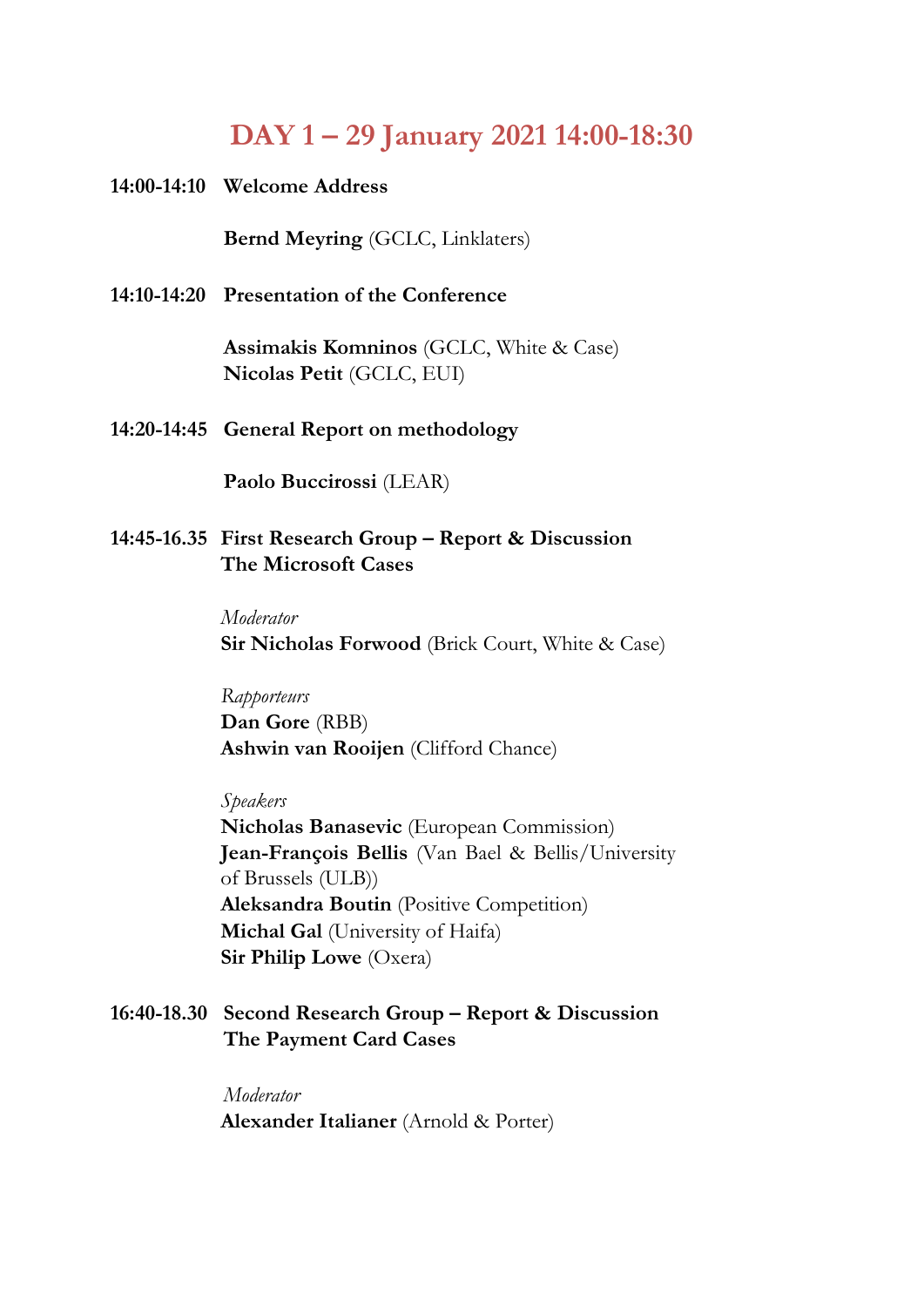*Rapporteurs* **Scott Mc Innes** (Bird & Bird) **Alen Veljan** (University of Hamburg)

#### *Speakers*

**Avantika Chowdhury** (Oxera) **Dennis Carlton** (University of Chicago) **Nicolas Petit** (GCLC, EUI) **René Plank** (European Commission) **Alicia Van Cauwelaert** (Freshfields)

## **DAY 2 – 5 February 2021 14:30-18:30**

### **14:30-16.30 Third Research Group – Report & Discussion The Buyer Power Merger Cases**

*Moderator* **Adina Claici** (Copenhagen Economics, GCLC)

*Rapporteurs* **Ignacio Herrera Anchustegui** (University of Bergen) **Maurice de Valois Turk** (Oxera)

*Speakers* 

**Pauline Affeldt** (DIW Berlin) **Jorge Padilla** (Compass Lexecon) **Victoria Daskalova** (University of Twente) **Thomas Deisenhofer** (European Commission) **John Kirkwood** (Seattle University School of Law)

### **16:30-18.30 Fourth Research Group – Report & Discussion The Pharmaceutical Parallel Trade Cases**

*Moderator* **Kristina Nordlander** (Sidley)

*Rapporteurs* **Jan Blockx** (University of Antwerp) **Benoît Durand** (RBB)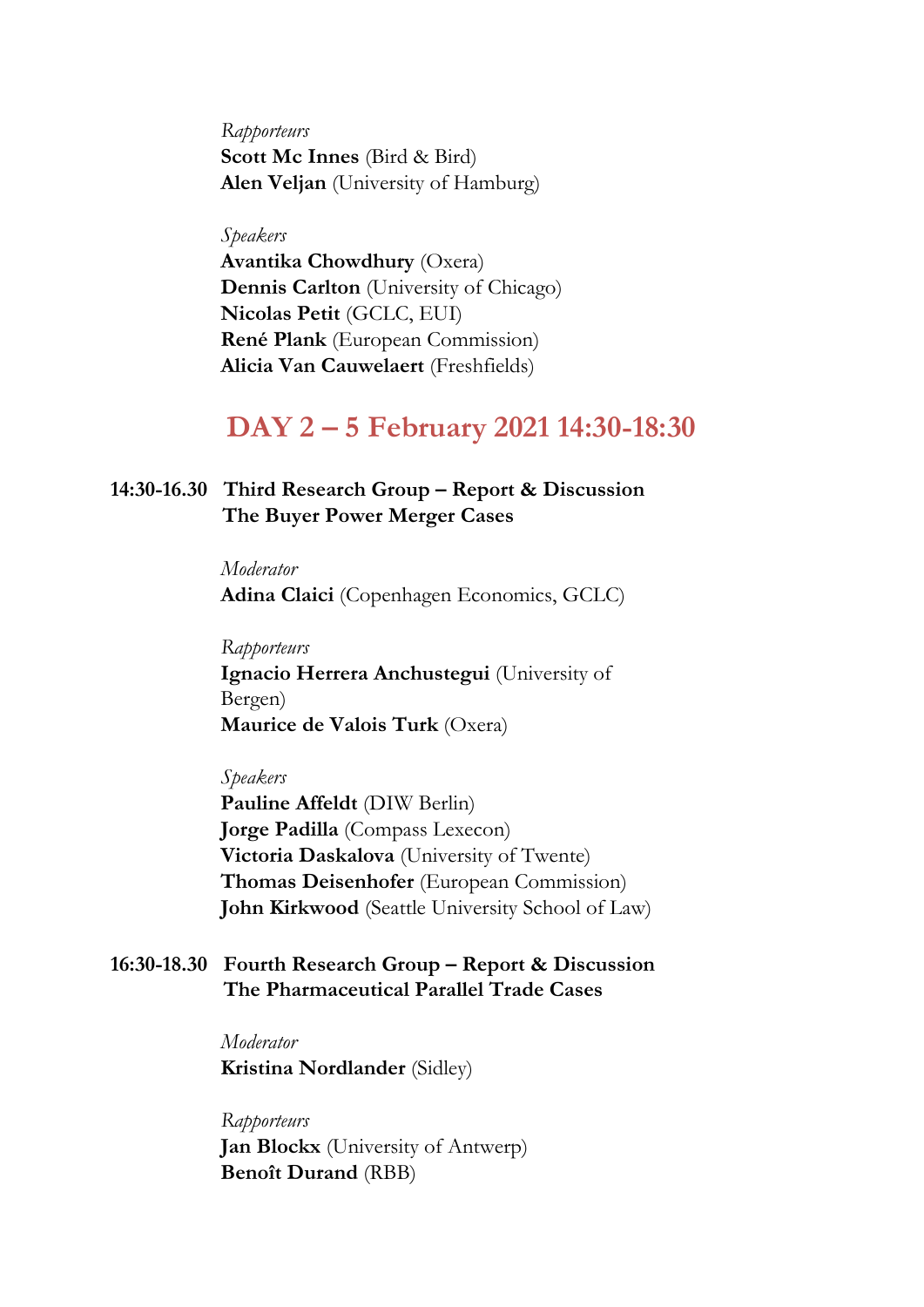#### *Speakers*

**Rainer Becker** (European Commission) **Angel Givaja Sanz** (Garrigues) **Assimakis Komninos** (GCLC, White & Case) **Margaret Kyle** (MINES ParisTech) **Laura Lasio** (McGill University)

## **DAY 3 – 12 February 2021 14:30-18:30**

### **14:30-16.30 Fifth Research Group – Report & Discussion The Rebates Cases (Michelin I and II and Virgin/BA)**

*Moderator* **Kirsten Edwards-Warren** (Compass Lexecon)

#### *Rapporteurs*

**Christian Ahlborn** (Linklaters) **Xavier Boutin** (Positive Competition)

#### *Speakers*

**Lars Kjolbye** (Latham & Watkins) **Damien Neven** (University of Geneva) **Pierre Régibeau** (European Commission) **Claire Simpson** (EFTA Surveillance Authority) **Denis Waelbroeck** (GCLC, Ashurst, ULB)

#### **16:30-18.30 Taking Stock: Enforcers' Panel**

*Moderator*: **John Fingleton** (Fingleton)

**Isabelle De Silva** (Autorité de la Concurrence) **Cani Fernández** (CNMC) **Antonio Gomes** (OECD) **Šarūnas Keserauskas** (Lithuanian Comp. Council) **Alejandra Palacios** (COFECE) **Jacques Steenbergen** (BMA/ABC)

**18.30-18.45 Closure & GCLC Best Thesis Award Rector Federica Mogherini** (College of Europe)